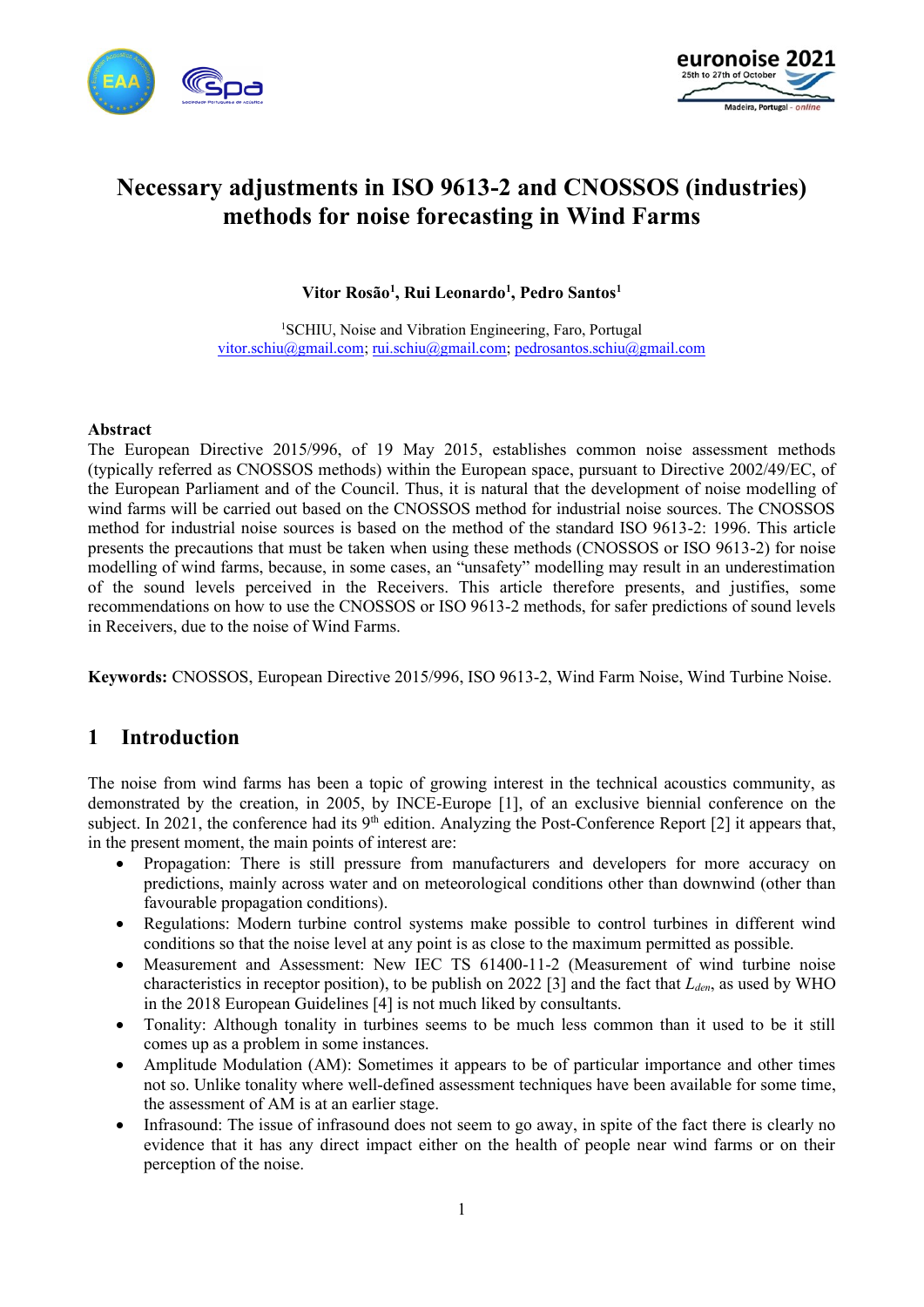

Therefore, people working on the topic of noise from wind farms should be aware of:

- Possible future developments on propagation models, over water and for conditions other than downwind (other than favourable propagation conditions). Special care using current methods over water or for not downwind conditions. For offshore wind farms see [\[5](#page-8-4)[,6\]](#page-9-0).
- The future publication of the new IEC TS 61400-11-2, and the possible future disregard of the *Lden* parameter for Wind Turbine noise analysis.
- The possible non-consideration/penalty of the prediction analysis, due to the existence of tonal characteristics – because it is unlikely for Wind Turbine noise – but the need for their control through monitoring and appropriate methods, for example the method of ISO/PAS 20065:2016 [\[7\]](#page-9-1).
- The possible non-consideration/penalty of the prediction analysis, due to the existence of Amplitude Modulation  $(AM)$  – still not well established – but the need for its control through monitoring and adequate methods, for example the methods of the references [\[8,](#page-9-2)[9\]](#page-9-3).
- The need to equating continuous monitoring and active control of the operation of wind turbines, to ensure effective compliance with the noise limits established at points of interest.

In the following refences there are also important information on the "state of art" of Wind Turbine noise subject: [\[10,](#page-9-4)[11\]](#page-9-5)

### **2 The use of ISO 9613-2**

There are several papers warning about the need for care in using ISO 9613-2 [\[12\]](#page-9-6) in wind farm noise prediction, for example reference [\[13\]](#page-9-7), in which it is stated that, in some cases, were measured values 15 dB above of the predicted value.

As the references [\[14](#page-9-8)[,15\]](#page-9-9) correspond to institutional documents, directed to the precautions to be taken in the use of ISO 9613-2 [\[12\]](#page-9-6), in wind farm noise prediction, it seems to be appropriate to follow their explanations, which are summarized below.

Guide for ISO 9613-2 [\[12\]](#page-9-6) utilization in wind farm noise prediction (just for on-shore, because does not cover long distance propagation over sea such as will be relevant to off-shore wind farms):

- 1. If there are spectral sound emission data, representative of the legal period of analysis in question, for the following 1/1 octave bands (63Hz, 125Hz, 250Hz, 500Hz, 1000Hz, 2000Hz, 4000Hz, 8000Hz) they must be considered, and the regular attenuations of ISO 9613-2 [\[12\]](#page-9-6) can be used. If only broadband sound emission data are available, a conservative calculation should be carried out, assuming a fully reflective ground and an attenuation, due to the atmospheric absorption, associated with the 250Hz octave band.
- 2. In any case, a fully absorbent ground ( $\alpha = 1$ ) should not be used. For safety reasons which can be excessive in some cases – a fully reflective ground ( $\alpha = 0$ ) should be used. In most cases the use of an intermediate ground absorption ( $\alpha$  = 0.5) is adequate.
- 3. At least when using a ground sound absorption coefficient of  $\alpha = 0.5$ , an uncertainty factor of +2 dB must be added to the sound power values tested by the manufacturer.
- 4. Even for receivers with only 1 floor, the height of the receiver, in the acoustic model, must never be less than 4 m above the ground.
- 5. Temperature and relative humidity values that represent a low attenuation due to atmospheric absorption must always be used. Recommended values: 10ºC and 70%.
- 6. A further correction of +3 dB (or +1.5 dB if using  $\alpha$  =0) should be added to the calculated overall Aweighted noise level for propagation "across a valley", i.e. a concave ground profile, or where the ground falls away significantly, between the turbine and the receiver location. The following criterion of application is recommended:

$$
h_m \geq 1.5 \times (\text{abs} \ (h_s - h_r)/2) \tag{1}
$$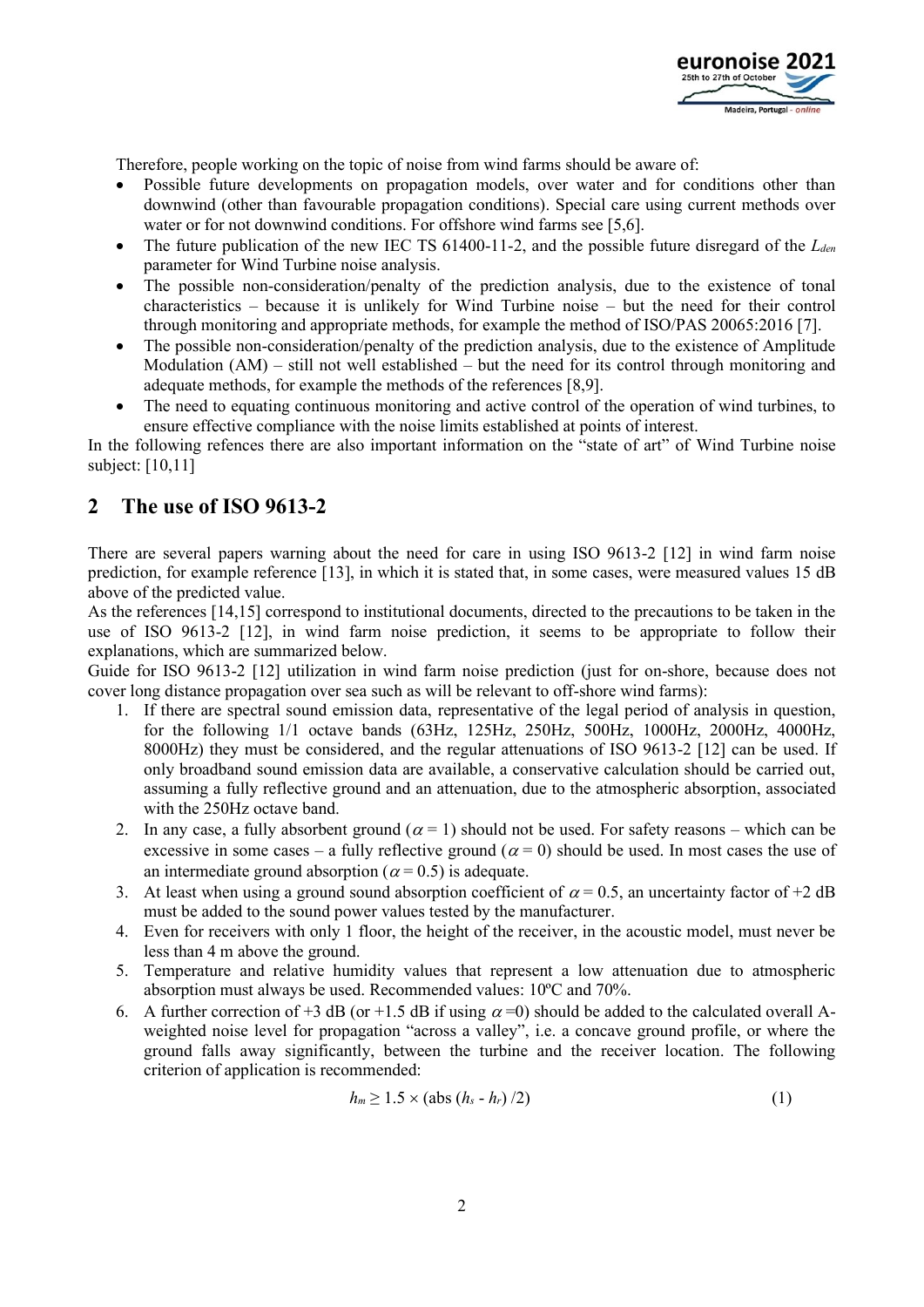

where  $h_m$  is the mean height above the ground of the direct line of sight from the receiver to the source (as defined in ISO 9613-2 [\[12\]](#page-9-6), Figure 3 (next Figure 1)), and  $h_s$  and  $h_r$  are the heights above local ground level of the source and receiver, respectively.



Figure 1 – Mean height above the ground (Figure 3 of ISO 9613-2 [\[12\]](#page-9-6)).

- 7. Topographic screening effects of the terrain (ISO 9613-2 [\[12\]](#page-9-6), Equation 12) should be limited to a reduction of no more than 2 dB, and then only if there is no direct line of sight between the highest point on the turbine rotor and the receiver location. If significant screening from a landform barrier is present near the receiver, higher barrier attenuation values of up to  $-10$  dB(A) may be appropriate, but any such cases are uncommon and should be fully justified in the assessment.
- 8. Forecasts must be made, for safety, considering the maximum value of Sound Emission (Sound Power Level) and 100% probability of occurrence of favourable propagation conditions in all directions and for all reference periods, which in the great majority of cases must be very excessive.
- 9. The consideration of non-maximum sound emission and/or non-favourable propagation conditions, according with related statistics information, may be done with some care (see chapter "*4 Non-Maximum Sound Emission values*"and chapter "*5 Non-Favourable propagation conditions*").

### **3 The use of CNOSSOS (Industry)**

With the publication of the European Directive 2015/996  $[16]$  – in the Portuguese case, transposed by Decree-Law 136-A/2019 – which establishes the use of the CNOSSOS [\[16\]](#page-9-10) method in the European space, there may be a "temptation" to use this method to predict the noise levels associated with Wind Farms in Europe.

Thus, it is considered pertinent to compare the forecasts with the ISO 9613-2 [\[12\]](#page-9-6) method and with the CNOSSOS [\[16\]](#page-9-10) method, to understand the necessary adaptations to the CNOSSOS [\[16\]](#page-9-10) method – when making noise forecasts in Wind Farms – having into account the necessary adaptations to the ISO 9613-2 [\[12\]](#page-9-6) method, presented in the previous chapter "*2 The use of ISO 9613-2*".

The comparison was performed using the *Cadna A* software [\[17\]](#page-9-11), for the 4 cross-sectional terrain profiles shown in Figure 1 to Figure 4, for two different ground absorption coefficients ( $\alpha$ =0 and  $\alpha$ =0.5) and for favourable and unfavourable propagation conditions.

In Table 1 are shown the comparison results in a more complete way, showing the based forecast values for ISO 9613-2 [\[12\]](#page-9-6) and CNOSSOS [\[16\]](#page-9-10) (Sound Power level of 100 dB(A)] and the differential, and the barrier effect attenuation and the final results and differential. In Table 2 are shown the comparison results in a simple way – just the final differential results – but for  $63$  Hz to 8000 Hz octave bands.

The comparison results, for favourable conditions (the unfavourable results are analysed in chapter "*5 Non-Favourable propagation conditions*") lead to the following main conclusions:

The frequency values forecasts are different for ISO 9613-2 [\[12\]](#page-9-6) and for CNOSSOS [\[16\]](#page-9-10). Sometimes the CNOSSOS [\[16\]](#page-9-10) gives "final results" (after barrier effect correction) higher than ISO 9613-2 [\[12\]](#page-9-6) (up to 2 dB difference, for 125Hz octave band, for 0.5 ground absorption and for Valley,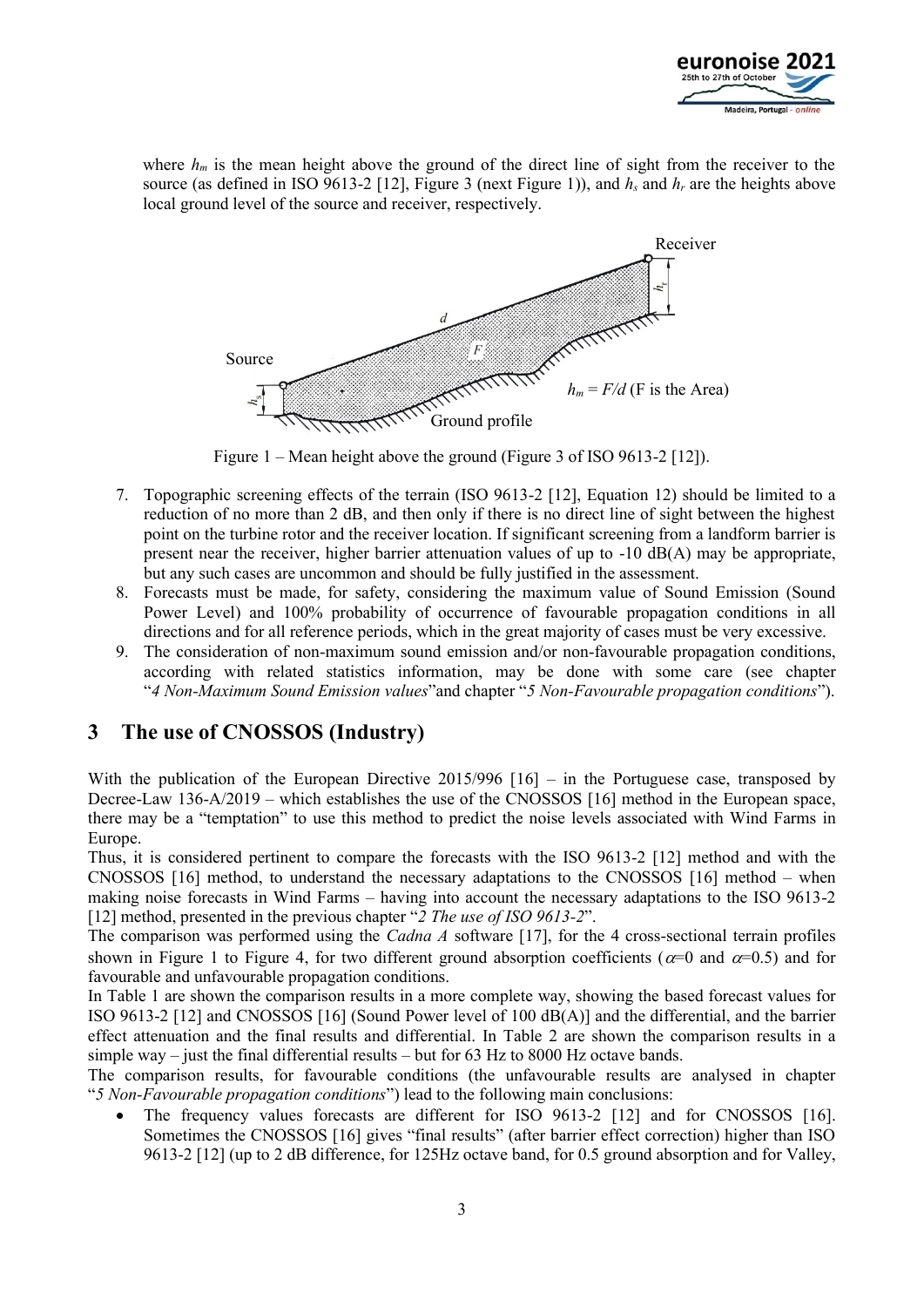

Flat and Mount with line of sight ground profile), sometimes equal results (for example for all frequencies, for 0 ground absorption and for Valley and Flat profile) and sometimes lower results (up to -23dB, for 8000 Hz octave band, for 0 ground absorption and for Mount with line of sight profile).

- The 250 Hz octave band values forecasts are also different for ISO 9613-2 [\[12\]](#page-9-6) and for CNOSSOS [\[16\]](#page-9-10). Sometimes the CNOSSOS [16] gives "final results" (after barrier effect correction) higher than ISO 9613-2 [\[12\]](#page-9-6) (up to 2dB difference, for 0.5 ground absorption and for Mount with line of sight ground profile), sometimes equal results (for example for 0 ground absorption and for Valley and Flat profile) and sometimes lower results (up to -3dB, for 0 ground absorption and for Mount with line of sight profile, and for Favourable conditions, for 0 ground absorption and for Mount with no line of sight profile).
- The use of CNOSSOS [\[16\]](#page-9-10) method for wind farm noise forecasts must be done with some care and the corrections to apply for more suitable results, based on ISO 9613-2 [\[12\]](#page-9-6) corrections, are not constant, and can be higher, equal or lower correction than ISO 9613-2 [\[12\]](#page-9-6) corrections, depending on the case.
- Given the lack of a known institutional form that establishes the necessary adaptations for the use of the CNOSSOS [\[16\]](#page-9-10) method, when modelling the noise of wind farms, it is considered more appropriate to use – if possible – the ISO 9613-2 [\[12\]](#page-9-6) method, with the adaptations explained in chapter "*2 The use of ISO 9613-2*", instead of CNOSSOS [\[16\]](#page-9-10) method.

| <b>Method</b>                       | <b>Ground profile</b><br>(see Figure 2) | <b>Ground</b><br>absorption<br>coefficient | Noise Level $[dB(A)]$<br>forecast (250Hz<br>octave band) | <b>Barrier</b> effect<br>attenuation | Noise Level [dB(A)] corrected<br>for 0 2 dB maximum barrier<br>effect attenuation |  |  |  |  |  |
|-------------------------------------|-----------------------------------------|--------------------------------------------|----------------------------------------------------------|--------------------------------------|-----------------------------------------------------------------------------------|--|--|--|--|--|
| Favourable conditions               |                                         |                                            |                                                          |                                      |                                                                                   |  |  |  |  |  |
| ISO 9613-2                          | Valley                                  | $\overline{0}$                             | 30                                                       | $\mathbf{0}$                         | 30                                                                                |  |  |  |  |  |
| <b>CNOSSOS</b>                      | Valley                                  | $\Omega$                                   | $\overline{30}$                                          | $\theta$                             | $\overline{30}$                                                                   |  |  |  |  |  |
| CNOSSOS -                           |                                         |                                            |                                                          |                                      |                                                                                   |  |  |  |  |  |
| ISO 9613-2                          | $\overline{a}$                          | $\overline{\phantom{a}}$                   | $\boldsymbol{0}$                                         | $\boldsymbol{0}$                     | $\mathbf{0}$                                                                      |  |  |  |  |  |
| Unfavourable/Homogeneous conditions |                                         |                                            |                                                          |                                      |                                                                                   |  |  |  |  |  |
| ISO 9613-2                          | Valley                                  | $\mathbf{0}$                               | 30                                                       | $\boldsymbol{0}$                     | 30                                                                                |  |  |  |  |  |
| <b>CNOSSOS</b>                      | Valley                                  | $\mathbf{0}$                               | 30                                                       | $\overline{0}$                       | 30                                                                                |  |  |  |  |  |
| CNOSSOS -                           |                                         |                                            | $\boldsymbol{0}$                                         | $\mathbf{0}$                         | $\mathbf{0}$                                                                      |  |  |  |  |  |
| ISO 9613-2                          |                                         | $\overline{\phantom{a}}$                   |                                                          |                                      |                                                                                   |  |  |  |  |  |
|                                     |                                         |                                            | Favourable conditions                                    |                                      |                                                                                   |  |  |  |  |  |
| ISO 9613-2                          | Valley                                  | 0.5                                        | 28                                                       | $\boldsymbol{0}$                     | 28                                                                                |  |  |  |  |  |
| <b>CNOSSOS</b>                      | Valley                                  | 0.5                                        | $\overline{29}$                                          | $\overline{0}$                       | $\overline{29}$                                                                   |  |  |  |  |  |
| CNOSSOS -                           | $\overline{\phantom{0}}$                | $\overline{\phantom{a}}$                   | 1                                                        | $\mathbf{0}$                         | 1                                                                                 |  |  |  |  |  |
| ISO 9613-2                          |                                         |                                            |                                                          |                                      |                                                                                   |  |  |  |  |  |
| Unfavourable/Homogeneous conditions |                                         |                                            |                                                          |                                      |                                                                                   |  |  |  |  |  |
| ISO 9613-2                          | Valley                                  | 0.5                                        | 28                                                       | $\mathbf{0}$                         | 28                                                                                |  |  |  |  |  |
| <b>CNOSSOS</b>                      | Valley                                  | 0.5                                        | $\overline{29}$                                          | $\overline{0}$                       | $\overline{29}$                                                                   |  |  |  |  |  |
| CNOSSOS -                           |                                         | $\overline{\phantom{0}}$                   | 1                                                        | $\mathbf{0}$                         | $\mathbf{1}$                                                                      |  |  |  |  |  |
| ISO 9613-2                          |                                         |                                            |                                                          |                                      |                                                                                   |  |  |  |  |  |
|                                     |                                         |                                            | Favourable conditions                                    |                                      |                                                                                   |  |  |  |  |  |
| ISO 9613-2                          | Flat                                    | $\boldsymbol{0}$                           | 30                                                       | $\boldsymbol{0}$                     | 30                                                                                |  |  |  |  |  |
| <b>CNOSSOS</b>                      | Flat                                    | $\theta$                                   | 30                                                       | $\theta$                             | 30                                                                                |  |  |  |  |  |
| CNOSSOS -                           | $\overline{\phantom{0}}$                | $\overline{\phantom{a}}$                   | $\boldsymbol{0}$                                         | $\mathbf{0}$                         | $\mathbf{0}$                                                                      |  |  |  |  |  |
| ISO 9613-2                          |                                         |                                            |                                                          |                                      |                                                                                   |  |  |  |  |  |
| Unfavourable/Homogeneous conditions |                                         |                                            |                                                          |                                      |                                                                                   |  |  |  |  |  |
| ISO 9613-2                          | Flat                                    | $\theta$                                   | 28                                                       | $\boldsymbol{0}$                     | 28                                                                                |  |  |  |  |  |
| <b>CNOSSOS</b>                      | Flat                                    | $\mathbf{0}$                               | 30                                                       | $\boldsymbol{0}$                     | 30                                                                                |  |  |  |  |  |
| CNOSSOS -                           | $\overline{a}$                          |                                            | $\overline{2}$                                           | $\mathbf{0}$                         | $\overline{2}$                                                                    |  |  |  |  |  |
| ISO 9613-2                          |                                         |                                            |                                                          |                                      |                                                                                   |  |  |  |  |  |
|                                     |                                         |                                            | Favourable conditions                                    |                                      |                                                                                   |  |  |  |  |  |
| ISO 9613-2                          | Flat                                    | 0.5                                        | 28                                                       | $\boldsymbol{0}$                     | 28                                                                                |  |  |  |  |  |

Table 1 – Comparison results with ISO 9513-2 and CNOSSOS (250Hz octave band; more complete results)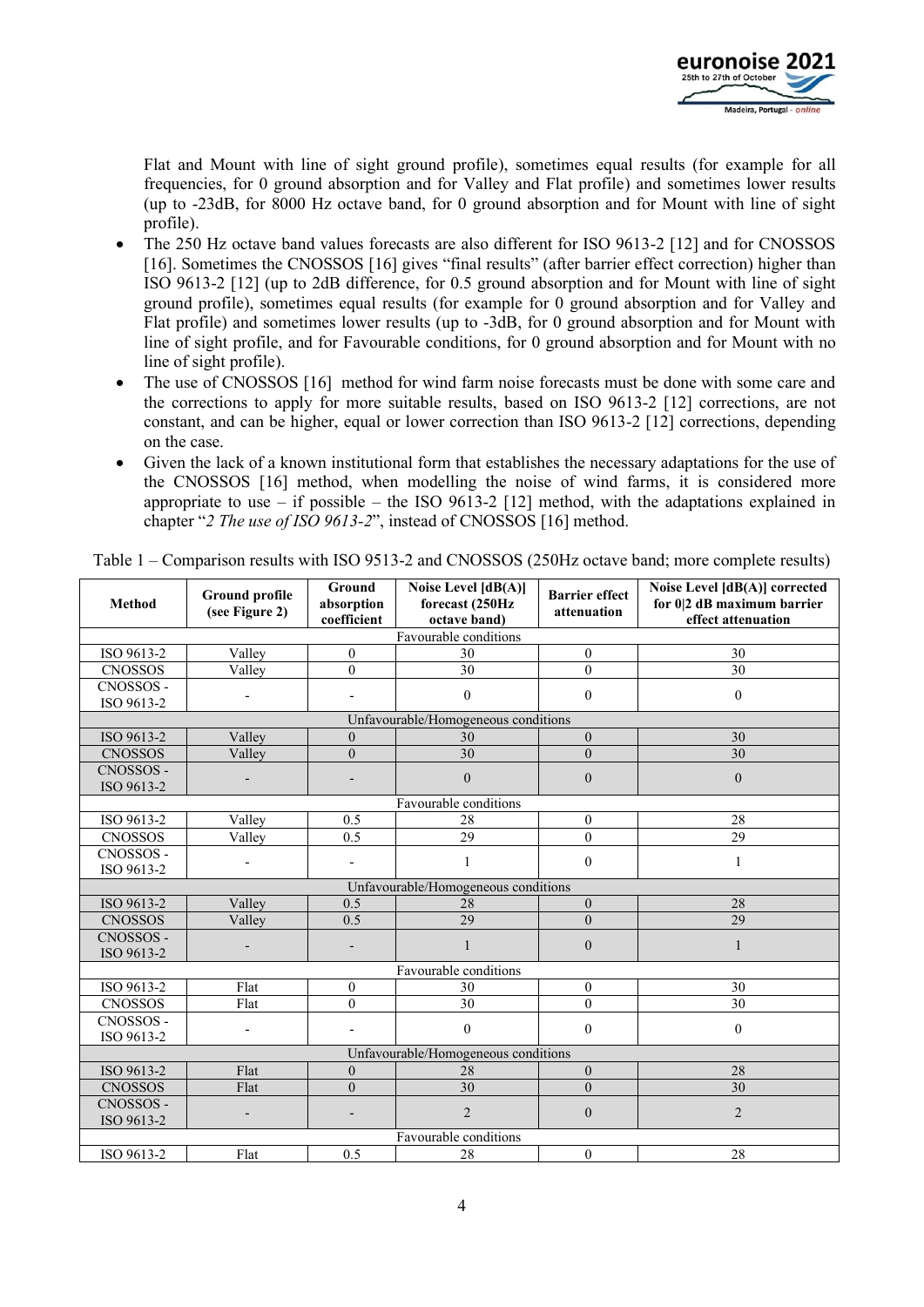

| <b>Method</b>                                     | <b>Ground profile</b><br>(see Figure 2) | Ground<br>absorption<br>coefficient | Noise Level [dB(A)]<br>forecast (250Hz<br>octave band) | <b>Barrier</b> effect<br>attenuation | Noise Level [dB(A)] corrected<br>for 0 2 dB maximum barrier<br>effect attenuation |  |  |  |  |  |
|---------------------------------------------------|-----------------------------------------|-------------------------------------|--------------------------------------------------------|--------------------------------------|-----------------------------------------------------------------------------------|--|--|--|--|--|
| <b>CNOSSOS</b>                                    | Flat                                    | 0.5                                 | 29                                                     | $\boldsymbol{0}$                     | 29                                                                                |  |  |  |  |  |
| CNOSSOS -                                         | L.                                      |                                     | $\mathbf{1}$                                           | $\boldsymbol{0}$                     | $\mathbf{1}$                                                                      |  |  |  |  |  |
| ISO 9613-2                                        |                                         |                                     |                                                        |                                      |                                                                                   |  |  |  |  |  |
|                                                   |                                         |                                     | Unfavourable/Homogeneous conditions                    |                                      |                                                                                   |  |  |  |  |  |
| ISO 9613-2<br><b>CNOSSOS</b>                      | Flat<br>Flat                            | 0.5<br>0.5                          | 25<br>29                                               | $\boldsymbol{0}$<br>$\boldsymbol{0}$ | 25<br>29                                                                          |  |  |  |  |  |
| CNOSSOS -                                         |                                         |                                     |                                                        |                                      |                                                                                   |  |  |  |  |  |
| ISO 9613-2                                        | $\overline{a}$                          | $\qquad \qquad \blacksquare$        | $\overline{4}$                                         | $\boldsymbol{0}$                     | $\overline{4}$                                                                    |  |  |  |  |  |
|                                                   | Mount                                   |                                     | Favourable conditions                                  |                                      | $17+13-0=$                                                                        |  |  |  |  |  |
| ISO 9613-2                                        | (Line of sight)                         | $\boldsymbol{0}$                    | 17                                                     | 13                                   | 30                                                                                |  |  |  |  |  |
| <b>CNOSSOS</b>                                    | Mount<br>(Line of sight)                | $\boldsymbol{0}$                    | 30                                                     | $\boldsymbol{0}$                     | 30                                                                                |  |  |  |  |  |
| CNOSSOS -<br>ISO 9613-2                           | $\overline{a}$                          | $\overline{\phantom{a}}$            | 13                                                     | $-13$                                | $\mathbf{0}$                                                                      |  |  |  |  |  |
|                                                   |                                         |                                     | Unfavourable/Homogeneous conditions                    |                                      |                                                                                   |  |  |  |  |  |
| ISO 9613-2                                        | Mount<br>(Line of sight)                | $\boldsymbol{0}$                    | 15                                                     | 13                                   | $15+13-0=$<br>28                                                                  |  |  |  |  |  |
| <b>CNOSSOS</b>                                    | Mount<br>(Line of sight)                | $\boldsymbol{0}$                    | 25                                                     | $\boldsymbol{0}$                     | 25                                                                                |  |  |  |  |  |
| CNOSSOS -<br>ISO 9613-2                           |                                         |                                     | 10                                                     | $-13$                                | $-3$                                                                              |  |  |  |  |  |
|                                                   |                                         |                                     | Favourable conditions                                  |                                      |                                                                                   |  |  |  |  |  |
| ISO 9613-2                                        | Mount<br>(Line of sight)                | 0.5                                 | 22                                                     | 5                                    | $22+5-0=$<br>27                                                                   |  |  |  |  |  |
| <b>CNOSSOS</b>                                    | Mount<br>(Line of sight)                | 0.5                                 | 29                                                     | $\boldsymbol{0}$                     | 29                                                                                |  |  |  |  |  |
| CNOSSOS -                                         |                                         | $\overline{\phantom{a}}$            | $\overline{7}$                                         | $-5$                                 | $\sqrt{2}$                                                                        |  |  |  |  |  |
| ISO 9613-2<br>Unfavourable/Homogeneous conditions |                                         |                                     |                                                        |                                      |                                                                                   |  |  |  |  |  |
|                                                   |                                         |                                     |                                                        |                                      |                                                                                   |  |  |  |  |  |
| ISO 9613-2                                        | Mount<br>(Line of sight)                | 0.5                                 | 20                                                     | 5                                    | $20+5-0=$<br>25                                                                   |  |  |  |  |  |
| <b>CNOSSOS</b>                                    | Mount<br>(Line of sight)                | 0.5                                 | 24                                                     | $\boldsymbol{0}$                     | 24                                                                                |  |  |  |  |  |
| CNOSSOS -<br>ISO 9613-2                           |                                         | $\overline{\phantom{a}}$            | $\overline{4}$                                         | $-5$                                 | $-1$                                                                              |  |  |  |  |  |
|                                                   |                                         |                                     | Favourable conditions                                  |                                      |                                                                                   |  |  |  |  |  |
| ISO 9613-2                                        | Mount<br>(No line of sight)             | $\boldsymbol{0}$                    | $17$                                                   | 13                                   | $17+13-2=$<br>28                                                                  |  |  |  |  |  |
| <b>CNOSSOS</b>                                    | Mount<br>(No line of sight)             | $\boldsymbol{0}$                    | 11                                                     | 16                                   | $11+16-2=$<br>25                                                                  |  |  |  |  |  |
| CNOSSOS -<br>ISO 9613-2                           |                                         |                                     | $-6$                                                   | 3                                    | $-3$                                                                              |  |  |  |  |  |
|                                                   |                                         |                                     | Unfavourable/Homogeneous conditions                    |                                      |                                                                                   |  |  |  |  |  |
| ISO 9613-2                                        | Mount<br>(No line of sight)             | $\boldsymbol{0}$                    | 15                                                     | 13                                   | $15+13-2=$<br>26                                                                  |  |  |  |  |  |
| <b>CNOSSOS</b>                                    | Mount<br>(No line of sight)             | $\boldsymbol{0}$                    | $\,$ $\,$                                              | 19                                   | $8+19-2=$<br>25                                                                   |  |  |  |  |  |
| CNOSSOS -<br>ISO 9613-2                           |                                         |                                     | $-7$                                                   | 6                                    | $-1$                                                                              |  |  |  |  |  |
|                                                   |                                         |                                     | Favourable conditions                                  |                                      |                                                                                   |  |  |  |  |  |
| ISO 9613-2                                        | Mount<br>(No line of sight)             | 0.5                                 | 17                                                     | 10                                   | $17+10-2=$<br>25                                                                  |  |  |  |  |  |
| <b>CNOSSOS</b>                                    | Mount<br>(No line of sight)             | 0.5                                 | 8                                                      | 19                                   | $8+19-2=$<br>25                                                                   |  |  |  |  |  |
| CNOSSOS-<br>ISO 9613-2                            | $\overline{\phantom{a}}$                | $\overline{\phantom{a}}$            | $-9$                                                   | 9                                    | $\boldsymbol{0}$                                                                  |  |  |  |  |  |
| Unfavourable/Homogeneous conditions               |                                         |                                     |                                                        |                                      |                                                                                   |  |  |  |  |  |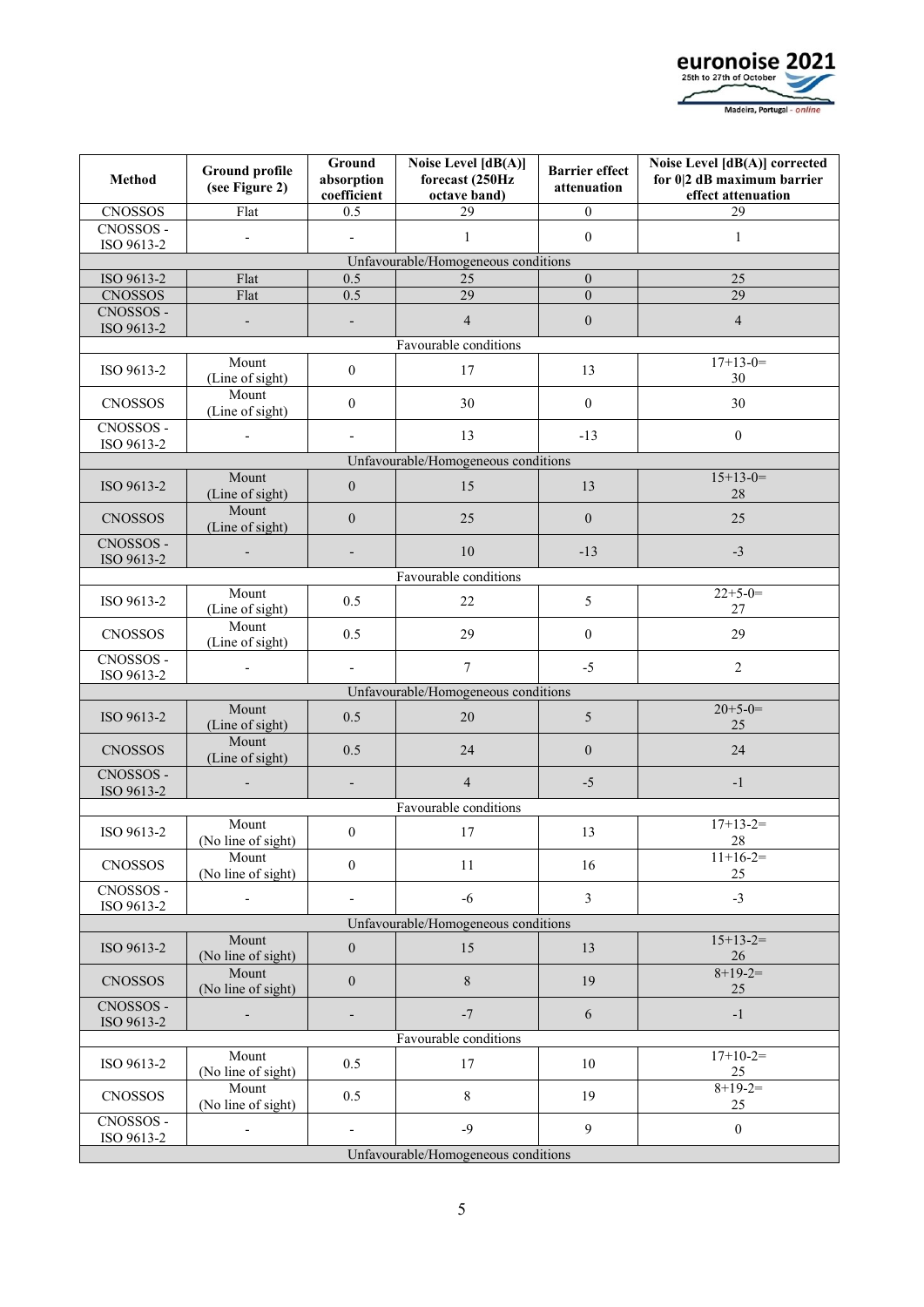

| Method                  | Ground profile<br>(see Figure 2) | Ground<br>absorption<br>coefficient | Noise Level $[dB(A)]$<br>forecast (250Hz)<br>octave band) | <b>Barrier effect</b><br>attenuation | Noise Level [dB(A)] corrected<br>for 0 2 dB maximum barrier<br>effect attenuation |  |  |
|-------------------------|----------------------------------|-------------------------------------|-----------------------------------------------------------|--------------------------------------|-----------------------------------------------------------------------------------|--|--|
| ISO 9613-2              | Mount<br>(No line of sight)      | 0.5                                 | 15                                                        | 10                                   | $15+10-2=$                                                                        |  |  |
| <b>CNOSSOS</b>          | Mount<br>(No line of sight)      | 0.5                                 | <sub>(b)</sub>                                            | 21                                   | $6+21-2=$<br>25                                                                   |  |  |
| CNOSSOS -<br>ISO 9613-2 |                                  |                                     | -9                                                        |                                      |                                                                                   |  |  |

#### Table 2 – Comparison results with ISO 9513-2 and CNOSSOS (63Hz to 8000Hz octave bands; just differential and final results)

|                         | Ground                              | Ground                    | Noise Level difference [dB(A)] forecast |                       |                |                |                  |                  |                  |                  |
|-------------------------|-------------------------------------|---------------------------|-----------------------------------------|-----------------------|----------------|----------------|------------------|------------------|------------------|------------------|
| Method                  | profile<br>(see Figure 2)           | absorption<br>coefficient | 63                                      | 125                   | 250            | 500            | Hz.<br>1000      | 2000             | 4000             | 8000             |
|                         |                                     |                           |                                         | Favourable conditions |                |                |                  |                  |                  |                  |
| CNOSSOS -               | Valley                              | $\mathbf{0}$              | $\mathbf{0}$                            | $\mathbf{0}$          | $\overline{0}$ | $\mathbf{0}$   | $\mathbf{0}$     | $\mathbf{0}$     | $\overline{0}$   | $\mathbf{0}$     |
| ISO 9613-2              |                                     |                           | Unfavourable/Homogeneous conditions     |                       |                |                |                  |                  |                  |                  |
| CNOSSOS -               |                                     |                           |                                         |                       |                |                |                  |                  |                  |                  |
| ISO 9613-2              | Valley                              | $\theta$                  | $\theta$                                | $\Omega$              | $\theta$       | $\theta$       | $\boldsymbol{0}$ | $\boldsymbol{0}$ | $\boldsymbol{0}$ | $\boldsymbol{0}$ |
|                         |                                     |                           |                                         | Favourable conditions |                |                |                  |                  |                  |                  |
| CNOSSOS -<br>ISO 9613-2 | Valley                              | 0.5                       | $-1$                                    | $\overline{2}$        | $\mathbf{1}$   | $\theta$       | $\mathbf{0}$     | $\mathbf{0}$     | $-1$             | $\overline{0}$   |
|                         |                                     |                           | Unfavourable/Homogeneous conditions     |                       |                |                |                  |                  |                  |                  |
| CNOSSOS -               | Valley                              | 0.5                       | $-1$                                    | $\overline{2}$        | $\mathbf{1}$   | $\theta$       | $\overline{0}$   | $\mathbf{0}$     | $-1$             | $\mathbf{0}$     |
| ISO 9613-2              |                                     |                           |                                         |                       |                |                |                  |                  |                  |                  |
| CNOSSOS -               |                                     |                           |                                         | Favourable conditions |                |                |                  |                  |                  |                  |
| ISO 9613-2              | Flat                                | $\overline{0}$            | $\Omega$                                | $\mathbf{0}$          | $\Omega$       | $\theta$       | $\mathbf{0}$     | $\mathbf{0}$     | $\overline{0}$   | $\overline{0}$   |
|                         |                                     |                           | Unfavourable/Homogeneous conditions     |                       |                |                |                  |                  |                  |                  |
| CNOSSOS -               | Flat                                | $\overline{0}$            | $\overline{2}$                          | 3                     | $\overline{2}$ | $\overline{2}$ | $\overline{2}$   | 3                | 2                | $\overline{0}$   |
|                         | ISO 9613-2<br>Favourable conditions |                           |                                         |                       |                |                |                  |                  |                  |                  |
| CNOSSOS -               |                                     |                           |                                         |                       |                |                |                  |                  |                  |                  |
| ISO 9613-2              | Flat                                | 0.5                       | $-1$                                    | $\mathfrak{D}$        | $\mathbf{1}$   | $\Omega$       | $\theta$         | $\Omega$         | $-1$             | $\boldsymbol{0}$ |
|                         |                                     |                           | Unfavourable/Homogeneous conditions     |                       |                |                |                  |                  |                  |                  |
| CNOSSOS -               | Flat                                | 0.5                       | $\mathbf{1}$                            | $\overline{4}$        | $\overline{4}$ | $\overline{3}$ | $\overline{3}$   | $\overline{2}$   | $\overline{2}$   | $\overline{0}$   |
| ISO 9613-2              |                                     |                           |                                         | Favourable conditions |                |                |                  |                  |                  |                  |
| CNOSSOS -               | Mount                               |                           |                                         |                       |                |                |                  |                  |                  |                  |
| ISO 9613-2              | (Line of sight)                     | $\Omega$                  | $\theta$                                | $\theta$              | $\theta$       | $\theta$       | $\mathbf{0}$     | $\mathbf{0}$     | $\overline{0}$   | $-23$            |
|                         |                                     |                           | Unfavourable/Homogeneous conditions     |                       |                |                |                  |                  |                  |                  |
| CNOSSOS -<br>ISO 9613-2 | Mount<br>(Line of sight)            | $\overline{0}$            | $-2$                                    | $-2$                  | $-3$           | $-3$           | $-3$             | $-4$             | $-2$             | $-23$            |
|                         |                                     |                           |                                         | Favourable conditions |                |                |                  |                  |                  |                  |
| CNOSSOS -               | Mount                               |                           |                                         |                       |                |                |                  |                  |                  |                  |
| ISO 9613-2              | (Line of sight)                     | 0.5                       | $-1$                                    | $\overline{2}$        | $\overline{2}$ | $\mathbf{0}$   | $\mathbf{0}$     | $\mathbf{0}$     | $-1$             | $-3$             |
|                         |                                     |                           | Unfavourable/Homogeneous conditions     |                       |                |                |                  |                  |                  |                  |
| CNOSSOS -               | Mount                               | 0.5                       | $-4$                                    | $\theta$              | $-1$           | $-6$           | $-7$             | $-6$             | $-2$             | $-3$             |
| ISO 9613-2              | (Line of sight)                     |                           |                                         | Favourable conditions |                |                |                  |                  |                  |                  |
|                         | Mount                               |                           |                                         |                       |                |                |                  |                  |                  |                  |
| CNOSSOS -<br>ISO 9613-2 | (No line of                         | $\mathbf{0}$              | $-2$                                    | $-4$                  | $-3$           | $-3$           | $-3$             | $-3$             | $-3$             | $-4$             |
|                         | sight)                              |                           |                                         |                       |                |                |                  |                  |                  |                  |
|                         |                                     |                           | Unfavourable/Homogeneous conditions     |                       |                |                |                  |                  |                  |                  |
| CNOSSOS -               | Mount<br>(No line of                | $\theta$                  | $-1$                                    | $\theta$              | $-1$           | $-1$           | $-1$             | $-2$             | $-1$             | $-2$             |
| ISO 9613-2              | sight)                              |                           |                                         |                       |                |                |                  |                  |                  |                  |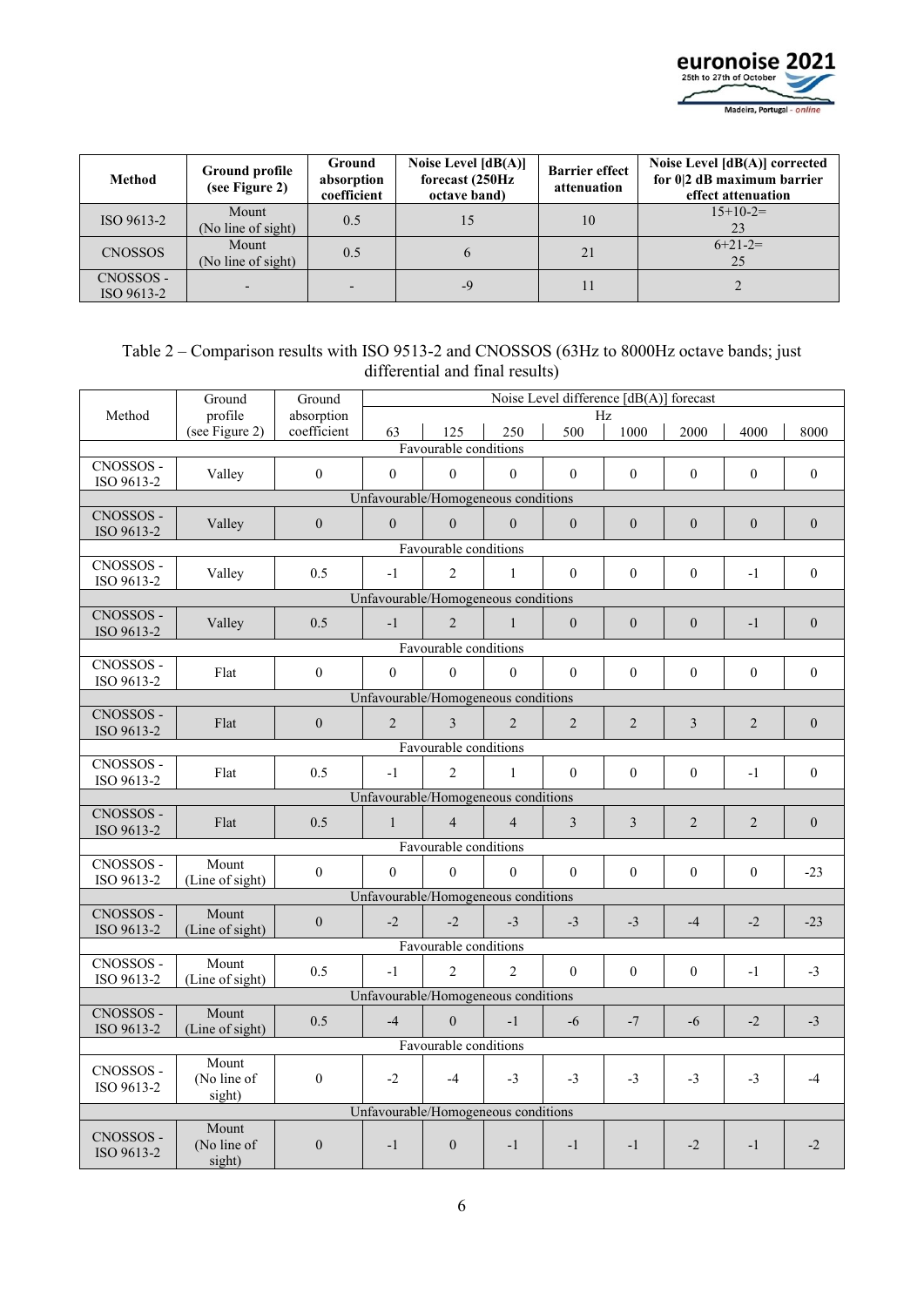

| Method                  | Ground<br>profile                   | Ground      | Noise Level difference $[dB(A)]$ forecast<br>absorption<br>Hz |                       |                |                |      |      |                |      |
|-------------------------|-------------------------------------|-------------|---------------------------------------------------------------|-----------------------|----------------|----------------|------|------|----------------|------|
|                         | (see Figure 2)                      | coefficient | 63                                                            | 125                   | 250            | 500            | 1000 | 2000 | 4000           | 8000 |
|                         |                                     |             |                                                               | Favourable conditions |                |                |      |      |                |      |
| CNOSSOS -<br>ISO 9613-2 | Mount<br>(No line of<br>sight)      | 0.5         | $-2$                                                          | $-1$                  | $\theta$       | $-2$           | -1   | $-2$ | $-2$           |      |
|                         | Unfavourable/Homogeneous conditions |             |                                                               |                       |                |                |      |      |                |      |
| CNOSSOS -<br>ISO 9613-2 | Mount<br>(No line of<br>sight)      | 0.5         | $-1$                                                          | 3                     | $\overline{2}$ | $\overline{0}$ |      |      | $\overline{0}$ |      |
|                         |                                     |             |                                                               |                       |                |                |      |      |                |      |



Figure 1 – Valley profile  $[h_s = 80m; h_r = 4m; F = 96200m^2; d = 1103m; h_m = 87m; 1.5 \times (abs (h_s - h_r)/2) = 57m$ .



Figure 2 – Flat profile [*hs*=80m*; hr*=4m; *F*=46200m<sup>2</sup> ; *d*=1103m; *hm*=42m; 1.5 (abs (*h<sup>s</sup>* - *hr*) /2)=57m].





Figure 4 – Mount (no line of sight) profile  $[h_s = 80m; h_r = 4m; F = 15300m^2; d = 1103m; h_m = 14m;$  $1.5 \times (abs (h_s - h_r)/2) = 57$ m].

## **4 Non-Maximum Sound Emission values**

Since a great majority of requirements related with long term average values – for example in the Portuguese case (Decree-Law 9/2007) annual average for the called Maximum Exposition Criterium (11.<sup>st</sup> Article) and more critical month average for the called Discomfort Criterium (13.<sup>rd</sup> Article) – the use of just maximum sound emission values can be too much conservative.

Theoretically, if we have daily/hourly information of the actual wind turbine sound emission (Sound Power Levels) we can calculate the annual average (energetic/logarithmic average of the daily/hourly sound power levels) and the more critical month average (energetic/logarithmic average), for the day period (Portuguese case 7am to 8pm), the evening period (Portuguese case 8pm to 11pm) and the night period (Portuguese case 11pm to 7am).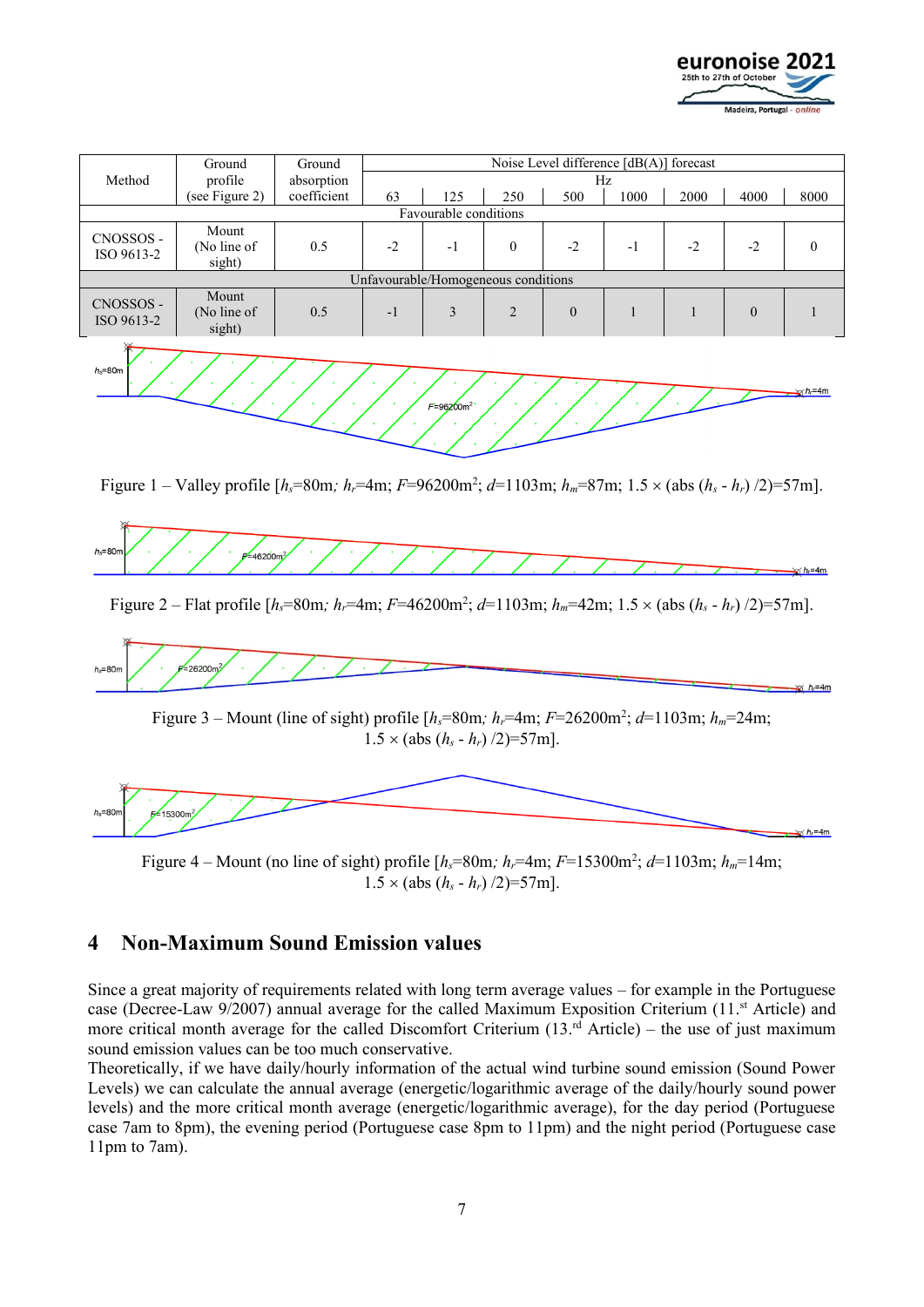

Normally we don´t have the information of daily/hourly sound emission values during a year, but we can have the information of the daily/hourly rotor speed, and have a relation of rotor speed with wind turbine sound emission (sound power level). If it is the case, normally we can use this information to calculate the annual or more critical month Wind Turbine Sound Power Level to use.

It is very usual to have the information of daily/hourly wind speed at 10 m high and the relation of this speed values with wind turbine sound power levels for a neutral atmosphere (see [\[18\]](#page-9-12)). If it is the case, we must be very careful, because for a stable atmosphere – mainly at night – the Wind Turbine Sound Power levels can be higher than the values given for a neutral atmosphere (see [\[18\]](#page-9-12)).

In some way we want to relate the wind speed  $v_{ref}$  at a reference hight  $h_{ref}$ , with the wind speed  $v_h$  at other hight. The reference [\[18\]](#page-9-12) uses the following equation (equation (4) of [18]):

$$
v_h = v_{ref} (h/h_{ref})^m
$$
 (2)

Some values of *m* (table 1 of [\[18\]](#page-9-12)): very unstable:  $m = 0.09$ ; neutral:  $m = 0.22$ ; very stable:  $m = 0.41$ .

### **5 Non-Favourable propagation conditions**

As explained above, a great majority of requirements related with long term average values. Therefore, to use just favourable propagation conditions can be too much conservative.

We must be aware that the ISO 9613-2 [\[12\]](#page-9-6) method and CNOSSOS [\[16\]](#page-9-10) method tends to give much higher values than reality, for non-favourable conditions. The CNOSSOS [\[16\]](#page-9-10) method majorize the values for unfavourable conditions (upwind) assuming homogenous conditions.

The point 4.4.3 of chapter "*4.4 Propagation Directivity*" of reference [\[14\]](#page-9-8) gives the results summarized on Table 3.

|                             | Distance between wind turbine and receiver |                         |                        |                        |  |  |  |  |
|-----------------------------|--------------------------------------------|-------------------------|------------------------|------------------------|--|--|--|--|
| Landscape                   | $\leq 5.25 \times$ Rotor hight             | $7,5\times$ Rotor hight | $11\times$ Rotor hight | $18\times$ Rotor hight |  |  |  |  |
| Flat landscape downwind     | $0$ dB                                     | 0dB                     | 0dB                    | 0dB                    |  |  |  |  |
| Flat landscape crosswind    | $-2$ dB                                    | $-2dB$                  | $-2dB$                 | $-2dB$                 |  |  |  |  |
| Flat landscape upwind       | $0$ dB                                     | $-4dB$                  | $-9 dB$                | $-13dB$                |  |  |  |  |
| complex landscape downwind  | $0$ dB                                     | 0dB                     | 0dB                    | 0dB                    |  |  |  |  |
| complex landscape crosswind | $-2$ dB                                    | $-2dB$                  | $-2dB$                 | $-2dB$                 |  |  |  |  |
| complex landscape upwind    | $0$ dB                                     | $-2dB$                  | $-5$ dB                | $-8dB$                 |  |  |  |  |

Table  $3$  – Result for favourable and non-favourable conditions (figure 6 of [\[14\]](#page-9-8))

Comparing Table 3 results with Table 1 results – assuming that Table 1 results (*d* = 1103m) can be compared with  $11\times$ Rotor hight ( $11x80=880$  m) Table 3 column – we can see that ISO 9613-2 [\[12\]](#page-9-6) gives, at maximum, a difference of 3 dB between downwind and upwind, and Table 3 gives a difference of 9dB, for flat landscape, and 5 dB for complex landscape. CNOSSOS [\[16\]](#page-9-10) gives, at maximum, a difference of 5 dB between downwind (favourable conditions) and upwind (unfavourable conditions).

### **6 Monitoring**

Nowadays, with greater ease of access to continuous monitoring systems (see for example [\[19\]\)](#page-9-13), the possibility of continuous monitoring should be duly considered, at least for those wind farms with a greater probability of noise problems. In the monitoring that is carried out – continuous, without the presence of a technician, or by sampling with the presence of a technician – It should be possible to record the noise emission data of the wind turbines, or associated information, to properly determine the most critical month of noise emission (special interest for the Portuguese legislation). In the case of the presence of a technician and the wind turbine being visible, the technician must count, for control, the speed of rotation of the blades of the nearest wind turbines (similar to the need of traffic count when we do traffic noise measurements). It should also seek to characterize, at least for information, the presence of tonality and Amplitude Modulation, through the best available methods [\[7](#page-9-1)[,8,](#page-9-2)[9\]](#page-9-3).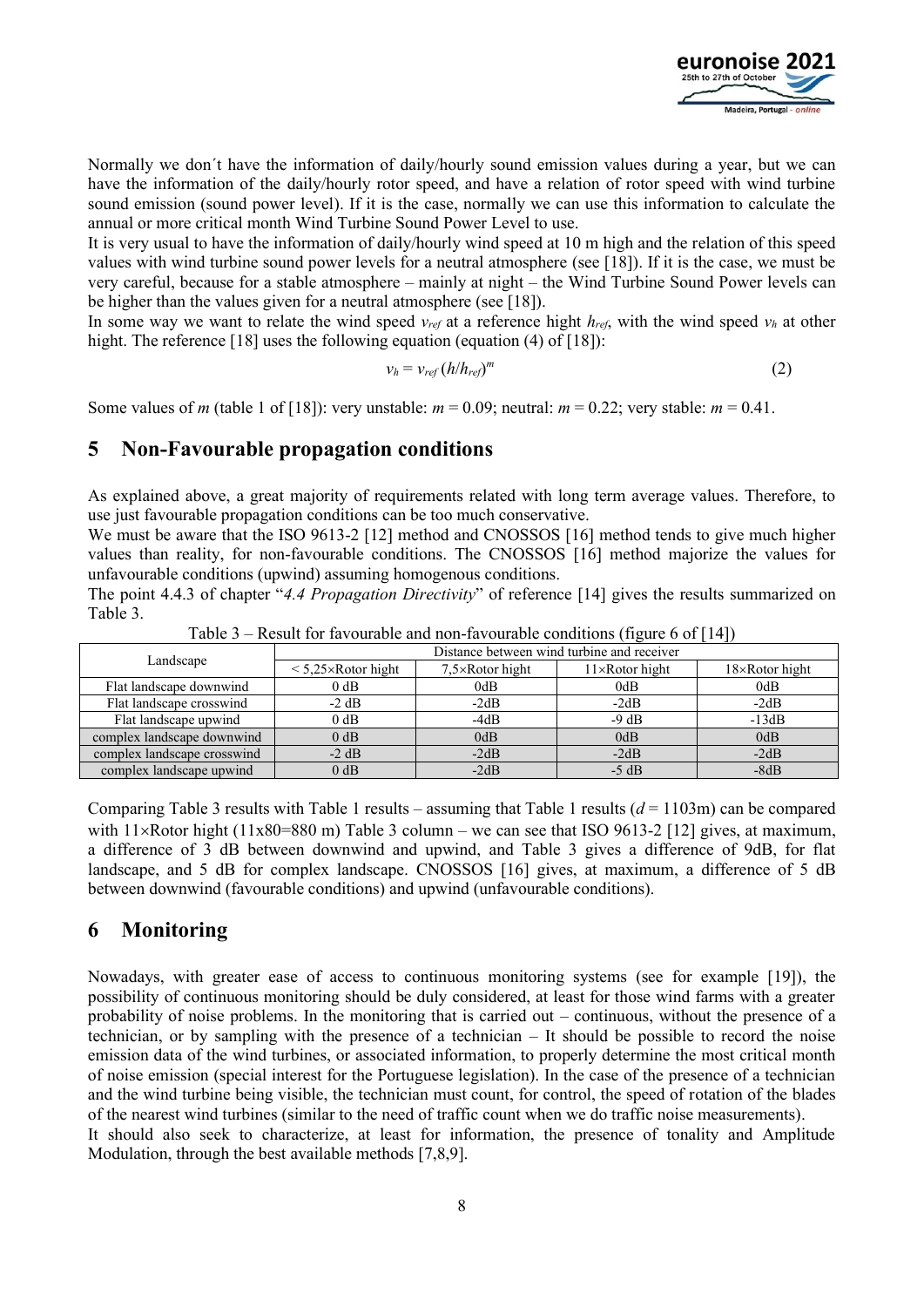

### **7 About** *Lden*

The equations to calculate *Lden*, for Portugal are the following (equation (3) for Continent and Madeira Islands and equation (4) for Açores Islands):

$$
L_{den} = 10^* \text{Log}((1/24) \times (13 \times 10^4 (L_d/10) + 3 \times 10^4 ((L_e+5)/10) + 8 \times 10^4 ((L_n+10)/10)))
$$
\n(3)

$$
L_{den} = 10^* \text{Log}((1/24) \times (14 \times 10^4 \text{L}_d/10) + 2 \times 10^4 ((L_e + 5)/10) + 8 \times 10^4 ((L_n + 10)/10)))
$$
(4)

In some way, we are assuming that the human sensibility to noise is 5 dB higher at evening time and 10 dB higher in night-time, comparing with daytime, what, typically, is adequate for residential kind of use. For other kind of use, with typical higher sensibility on daytime, for example a school. *Lden* is not adequate.

When WHO 2018 European Guidelines [\[4\]](#page-8-3) recommends, for Wind Turbine noise, just *Lden* ≤ 45 dB(A), and no specific limits for *Ld*, *L<sup>e</sup>* and *Ln*, the requirements for *Lden* can be achieved by the following different set of values (in this demonstration we are using just equation (3)):

- $L_d$  < 45 dB(A);  $L_e$  < 40 dB(A);  $L_n$  < 35 dB(A) (this set fulfils the typical relation of residential human sensibility for day, evening and night time).
- $L_d < 30$  dB(A);  $L_e < 35$  dB(A);  $L_n < 40$  dB(A) (this set fulfils the reverse of the typical relation of residential human sensibility for day, evening and night time).
- $L_d$  < 39 dB(A);  $L_e$  < 39 dB(A);  $L_n$  < 39 dB(A).

Because of this, some consultants, and some countries, think that is advisable to establish requirements in terms of  $L_d$ ,  $L_e$  and  $L_n$ , and not just in terms of  $L_{den}$  and  $L_n$  and, even worst, not just in terms of  $L_{den}$ . According with refence [\[20\]](#page-9-14) Table 1, Belgium, Bulgaria, Spain and Sweden, in Europe, establish limits for  $L_d$ ,  $L_e$  and  $L_n$ .

### **8 Conclusions**

As explained above, it is recommended, if possible, for winf farm noise calculation, to use the ISO 9613-2 [\[12\]](#page-9-6) method, with the adaptations explained in chapter "*2 The use of ISO 9613-2*", instead of the CNOSSOS [\[16\]](#page-9-10) method, because CNOSSOS [\[16\]](#page-9-10) does not have a known official document with the necessary adaptations. The results obtained, when comparing the results with the ISO 9613-2 [\[12\]](#page-9-6) and CNOSSOS [\[16\]](#page-9-10) methods, demonstrate that the necessary adaptations for the CNOSSOS [\[16\]](#page-9-10) method, in relation to the ISO 9613-2 [\[12\]](#page-9-6) method, are not constant (sometimes positive, sometimes null and sometimes negative) depending on the case.

### **References**

- <span id="page-8-0"></span>[1] [https://www.windturbinenoise.eu/.](https://www.windturbinenoise.eu/)
- <span id="page-8-1"></span>[2] [https://www.windturbinenoise.eu/files/post-conference-report-2021.pdf.](https://www.windturbinenoise.eu/files/post-conference-report-2021.pdf)
- <span id="page-8-2"></span>[3] https://www.iec.ch/ords/f?p=103:38:705117756786760::::FSP\_ORG\_ID,FSP\_APEX\_PAGE,FSP [PROJECT\\_ID:1282,23,101795.](https://www.iec.ch/ords/f?p=103:38:705117756786760::::FSP_ORG_ID,FSP_APEX_PAGE,FSP_PROJECT_ID:1282,23,101795)
- <span id="page-8-3"></span>[4] World Health Organization (Europe) – *Environmental Noise Guidelines for the European Region*. 2018. [https://www.euro.who.int/\\_\\_data/assets/pdf\\_file/0008/383921/noise-guidelines-eng.pdf.](https://www.euro.who.int/__data/assets/pdf_file/0008/383921/noise-guidelines-eng.pdf)
- <span id="page-8-4"></span>[5] Ontario Ministry of the Environment and Climate Change – *Sound Propagation Modelling for Offshore Wind Farms*. 2016. https://files.ontario.ca/sound propagation modelling for offshore wind farms.pdf.